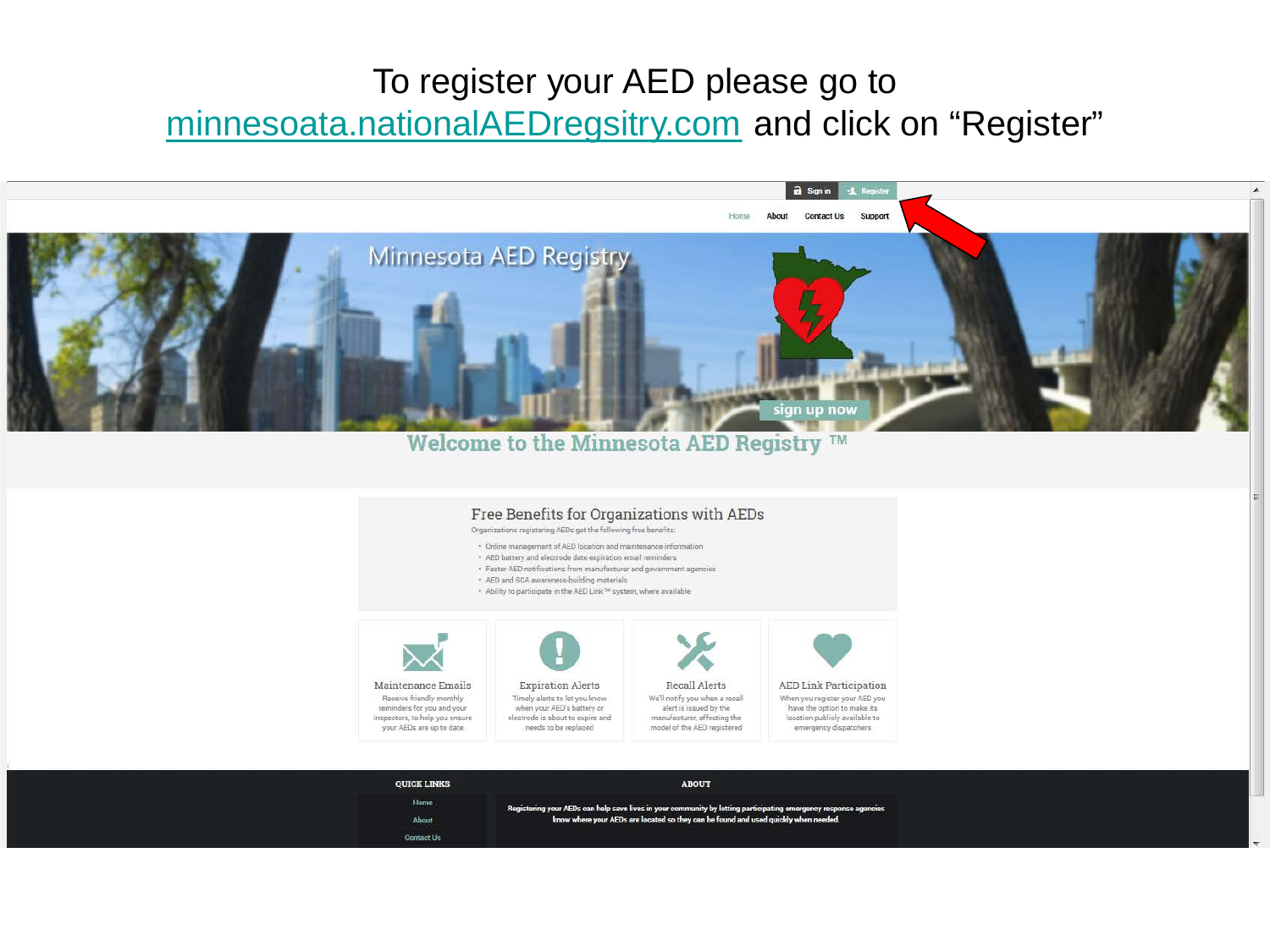# Fill out the needed information

|                                                                                 |        |                                           |                      | $\frac{1}{\ln 2}$ Sign in | <b>1</b> Register |
|---------------------------------------------------------------------------------|--------|-------------------------------------------|----------------------|---------------------------|-------------------|
| <b>Minnesota AED Registry</b>                                                   |        |                                           | <b>About</b><br>Home | <b>Contact Us</b>         | <b>Support</b>    |
|                                                                                 |        |                                           |                      |                           |                   |
| 9                                                                               | ıĜ     |                                           |                      |                           |                   |
| Program Details<br>Program Sites<br>Site AEDs                                   | Finish |                                           |                      |                           |                   |
| * denotes required field                                                        |        |                                           |                      |                           |                   |
|                                                                                 |        |                                           |                      |                           |                   |
| <b>AED Coordinator Information</b>                                              |        | <b>AED Coordinator Address</b>            |                      |                           |                   |
|                                                                                 |        |                                           |                      |                           |                   |
| * Name                                                                          |        | * Program Name (Same as Organization [3]) |                      |                           |                   |
| <b>First Name</b><br><b>Last Name</b>                                           |        | Name of your AED Program                  |                      |                           |                   |
| * Email Address                                                                 |        | * Address Line 1                          |                      |                           |                   |
|                                                                                 |        | <b>AED Coordinator Address</b>            |                      |                           |                   |
| * Organization                                                                  |        | Address Line 2                            |                      |                           |                   |
| Organization                                                                    |        | Address Line 2                            |                      |                           |                   |
|                                                                                 |        |                                           |                      |                           |                   |
| Job Title<br>Job Title                                                          |        | * City                                    |                      |                           |                   |
|                                                                                 |        | City                                      |                      |                           |                   |
| * Username                                                                      |        | * Country                                 |                      |                           |                   |
| Username                                                                        |        | <b>United States</b>                      | $\blacksquare$       |                           |                   |
| * Password                                                                      |        | * State/Province                          |                      |                           |                   |
| Password                                                                        |        | Alabama                                   | $\blacksquare$       |                           |                   |
| * Retype Password                                                               |        | * Zip Code/Postal Code                    |                      |                           |                   |
| Confirm Password                                                                |        | 55555                                     |                      |                           |                   |
| * Coordinator's AED Training Program                                            |        | * Primary Phone                           |                      |                           |                   |
| $\blacktriangledown$                                                            |        | 5557771234                                |                      |                           |                   |
|                                                                                 |        | Text Message Enabled?                     |                      |                           |                   |
| * Date Training Program Completed<br>(if no training program, leave date shown) |        | Alternate Phone                           |                      |                           |                   |
| 05/27/2014                                                                      |        | 5557771234                                |                      |                           |                   |
|                                                                                 |        | Text Message Enabled?                     |                      |                           |                   |
|                                                                                 |        |                                           |                      |                           |                   |
|                                                                                 | $\Box$ | I accept the terms and conditions         |                      |                           |                   |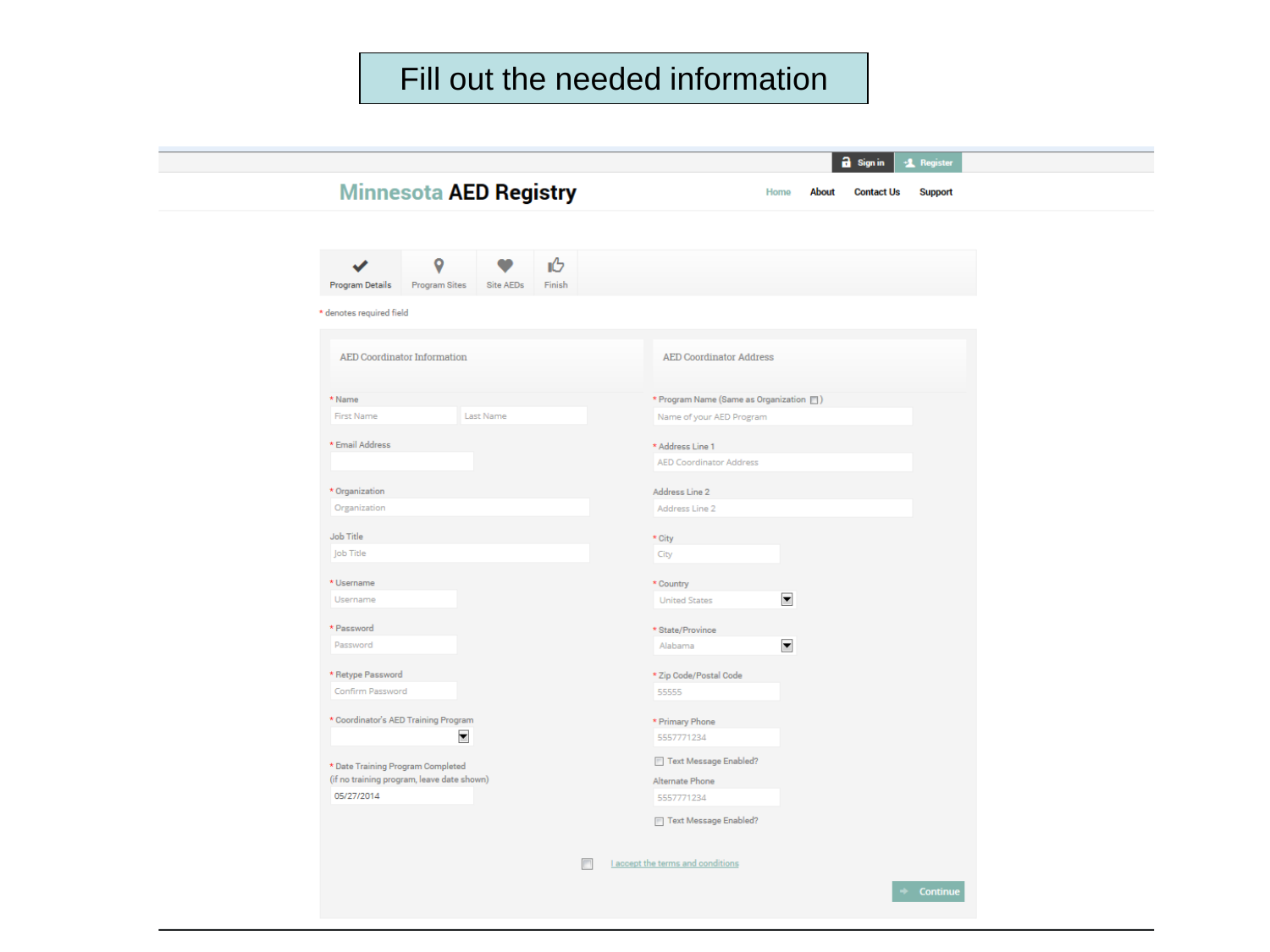|                                                                                                                                                                                                                                                                                                                                                                                                                                                    | а<br>Sian in                              |                                                                                                                                                                                                                                                                                 |
|----------------------------------------------------------------------------------------------------------------------------------------------------------------------------------------------------------------------------------------------------------------------------------------------------------------------------------------------------------------------------------------------------------------------------------------------------|-------------------------------------------|---------------------------------------------------------------------------------------------------------------------------------------------------------------------------------------------------------------------------------------------------------------------------------|
| <b>Minnesota AED Registry</b>                                                                                                                                                                                                                                                                                                                                                                                                                      | <b>About</b><br><b>Contact Us</b><br>Home | <b>Support</b>                                                                                                                                                                                                                                                                  |
|                                                                                                                                                                                                                                                                                                                                                                                                                                                    |                                           |                                                                                                                                                                                                                                                                                 |
| ıĜ<br>پ                                                                                                                                                                                                                                                                                                                                                                                                                                            |                                           |                                                                                                                                                                                                                                                                                 |
| Finish<br>Program Details<br>Program Sites<br>Site AEDs                                                                                                                                                                                                                                                                                                                                                                                            |                                           |                                                                                                                                                                                                                                                                                 |
| Please describe each general location where AEDs are found throughout your organization. The location names you enter on this page should be fairly basic (e.g.<br>Acme Cafe, Acme Corp 3rd Floor, Acme Corp Bldg C). Later on during the registration process, you will be asked to describe the precise physical placement location of<br>each AED found throughout each site (e.g. behind reception desk, on wall in employee lunchroom, etc.). |                                           |                                                                                                                                                                                                                                                                                 |
| Address<br>Location<br>City<br><b>State</b>                                                                                                                                                                                                                                                                                                                                                                                                        | <b>Individuals Trained</b>                | a Sign in                                                                                                                                                                                                                                                                       |
| <b>Add New Location</b>                                                                                                                                                                                                                                                                                                                                                                                                                            |                                           | <b>Minnesota AED Registry</b><br>Home<br>About<br><b>Contact Us</b><br><b>Support</b>                                                                                                                                                                                           |
| * denotes required field                                                                                                                                                                                                                                                                                                                                                                                                                           |                                           | Acme Cafe, Acme Corp 3rd Floor, Acme Corp Bldg C). Later on during the registration process, you will be asked to describe the precise physical placement location of<br>each AED found throughout each site (e.g. behind reception desk, on wall in employee lunchroom, etc.). |
|                                                                                                                                                                                                                                                                                                                                                                                                                                                    |                                           | <b>Address</b><br>City<br><b>Individuals Trained</b><br>Location<br>State                                                                                                                                                                                                       |
|                                                                                                                                                                                                                                                                                                                                                                                                                                                    |                                           | Continu                                                                                                                                                                                                                                                                         |
|                                                                                                                                                                                                                                                                                                                                                                                                                                                    |                                           | * denotes required field                                                                                                                                                                                                                                                        |
| <b>QUICK LINKS</b><br><b>ABOUT</b><br>Home<br>Registering your AEDs can help save lives in your community by letting participating emerg                                                                                                                                                                                                                                                                                                           |                                           | <b>Location Information</b>                                                                                                                                                                                                                                                     |
| know where your AEDs are located so they can be found and used quickly whe<br>About<br><b>Contact Us</b>                                                                                                                                                                                                                                                                                                                                           |                                           | Same as AED Coordinator Location                                                                                                                                                                                                                                                |
| <b>Registry Support</b>                                                                                                                                                                                                                                                                                                                                                                                                                            |                                           | * Location Name 2<br>Location Name (i.e. Main Campus, Corporate Office)                                                                                                                                                                                                         |
| @ 2014 - Atrus, Inc - All Rights Reserved                                                                                                                                                                                                                                                                                                                                                                                                          |                                           | * Address                                                                                                                                                                                                                                                                       |
|                                                                                                                                                                                                                                                                                                                                                                                                                                                    |                                           | Address                                                                                                                                                                                                                                                                         |
| Begin by adding the first location                                                                                                                                                                                                                                                                                                                                                                                                                 |                                           | Address Line 2                                                                                                                                                                                                                                                                  |
|                                                                                                                                                                                                                                                                                                                                                                                                                                                    |                                           | * City<br>City                                                                                                                                                                                                                                                                  |
| you have an AED(s) at.                                                                                                                                                                                                                                                                                                                                                                                                                             |                                           | * Country                                                                                                                                                                                                                                                                       |
|                                                                                                                                                                                                                                                                                                                                                                                                                                                    |                                           | <b>United States</b><br>×<br>* State/Province                                                                                                                                                                                                                                   |
| You will have the opportunity to                                                                                                                                                                                                                                                                                                                                                                                                                   |                                           | $\overline{\phantom{a}}$                                                                                                                                                                                                                                                        |
| add each street address that you                                                                                                                                                                                                                                                                                                                                                                                                                   |                                           | * Postal Code<br>Zip Code                                                                                                                                                                                                                                                       |
| have an AED(s) at                                                                                                                                                                                                                                                                                                                                                                                                                                  |                                           | <b>Phone Number</b>                                                                                                                                                                                                                                                             |
|                                                                                                                                                                                                                                                                                                                                                                                                                                                    |                                           | 5557771234                                                                                                                                                                                                                                                                      |
|                                                                                                                                                                                                                                                                                                                                                                                                                                                    |                                           | * Number of Individuals Currently Trained<br>in CPR/AED Use                                                                                                                                                                                                                     |
|                                                                                                                                                                                                                                                                                                                                                                                                                                                    |                                           | $\overline{\phantom{a}}$<br>N/A                                                                                                                                                                                                                                                 |
|                                                                                                                                                                                                                                                                                                                                                                                                                                                    |                                           | * Address Verification<br>$\blacksquare$<br>Verify address for me                                                                                                                                                                                                               |
|                                                                                                                                                                                                                                                                                                                                                                                                                                                    |                                           | <b>Add Locatio</b><br>⊘ Cancel                                                                                                                                                                                                                                                  |
|                                                                                                                                                                                                                                                                                                                                                                                                                                                    |                                           |                                                                                                                                                                                                                                                                                 |
|                                                                                                                                                                                                                                                                                                                                                                                                                                                    |                                           | <b>ABOUT</b><br><b>QUICK LINKS</b>                                                                                                                                                                                                                                              |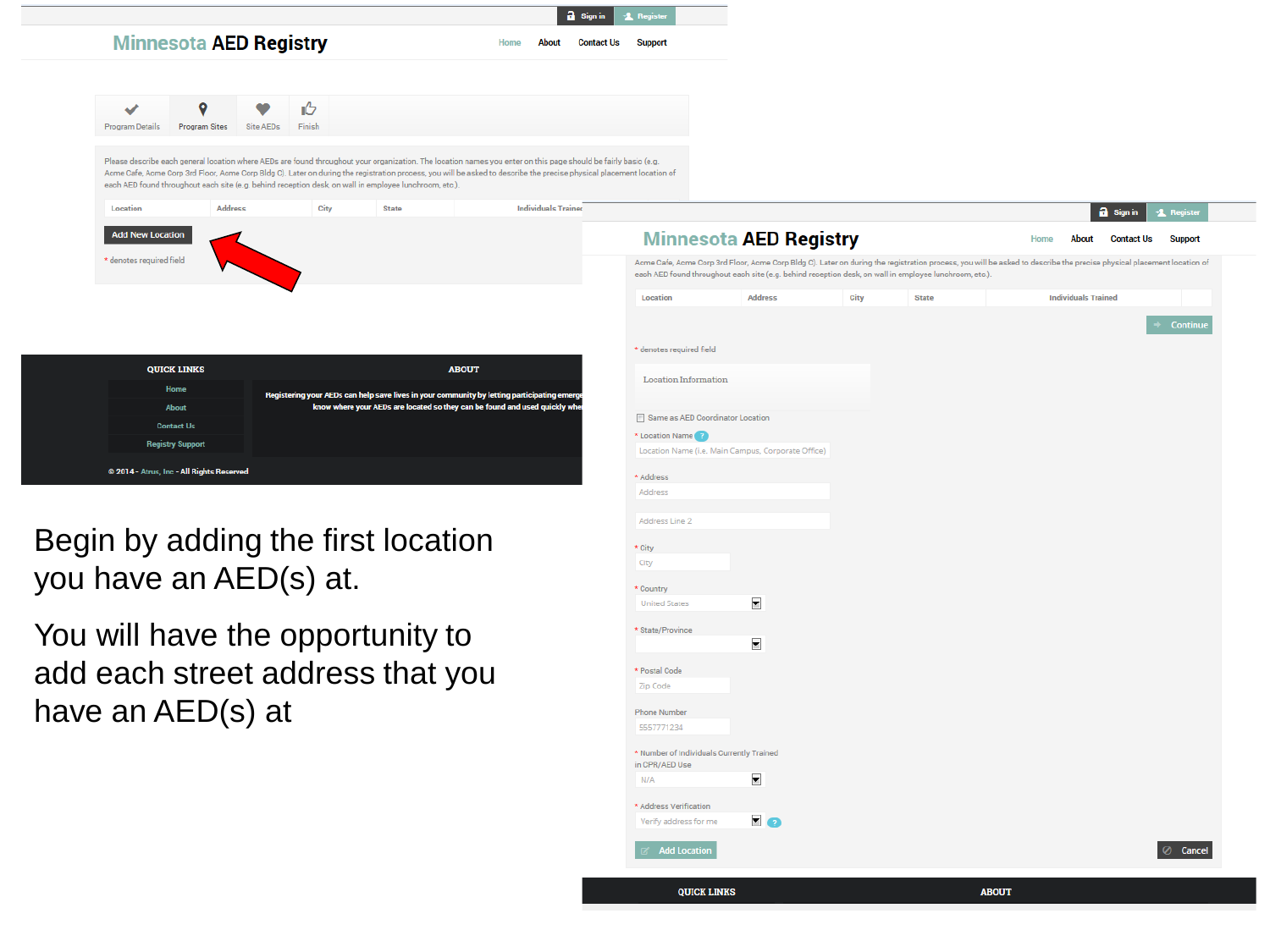

 $\blacktriangledown$ 

 $\blacktriangledown$ 

**Q** Edit Site

\* denotes required field

|  | * Location Name |  |  |
|--|-----------------|--|--|
|  |                 |  |  |

|       |      | allina health heart safe test |
|-------|------|-------------------------------|
| - 200 | - 12 | - 20<br>×                     |

|        |   |   | ï      |    |  |
|--------|---|---|--------|----|--|
|        |   |   |        |    |  |
|        |   |   | Addres |    |  |
| ×<br>S | Ξ | × | ı<br>ï | J. |  |

| ż<br>ï<br>٠ |  |
|-------------|--|
|             |  |
|             |  |
|             |  |

| * City |  |  |  |
|--------|--|--|--|
|        |  |  |  |
|        |  |  |  |

st paul

\* Country

United States

\* State/Province Minnesota

\* Postal Code

55102

Phone Number

Phone Number

\* Address Verification

Verify address for me

**Save Location** 

One option you have when entering the locations you have AED(s) at is to verify the address yourself

It is recommended that you click on this option as it will allow you to use Google Maps to more precisely pin point the location of an AED at your site

Google maps just know the street address that you type in, but if you zoom in on the map so that you can see the outline of the building your AED is located in you can then move the center pointer to the actual location within the building your AED is.

This will give the proper latitudinal and longitudinal location of your AED.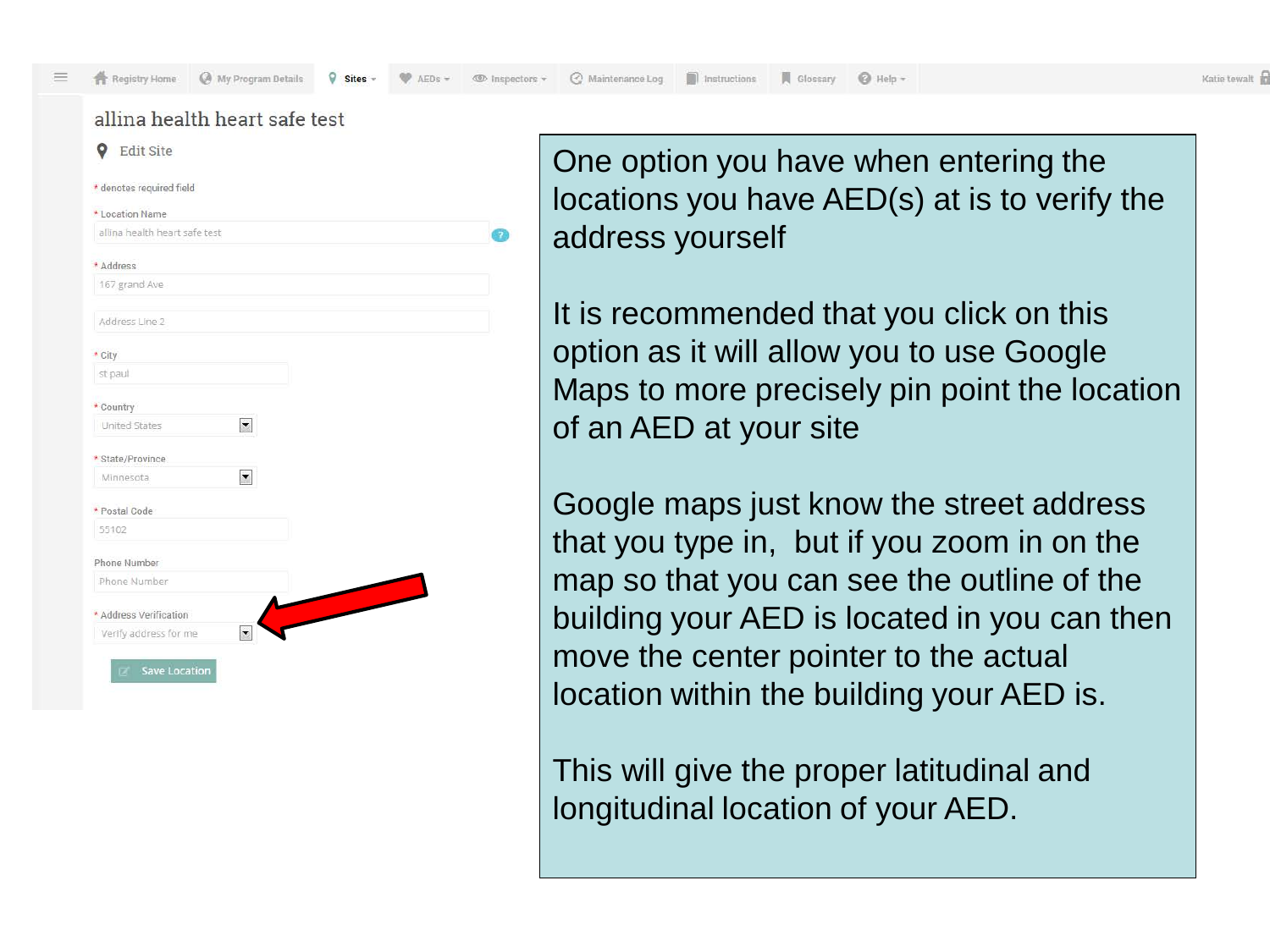| <b>Registry Home</b>           | My Program Details            | Sites - | AEDs = <b>I</b> mspectors = | C Maintenance Log   Instructions               |                                                                                       | Glossary         | $\bigcirc$ Help $\sim$                                                                     |                                                                          |                                   | Katie tewalt |
|--------------------------------|-------------------------------|---------|-----------------------------|------------------------------------------------|---------------------------------------------------------------------------------------|------------------|--------------------------------------------------------------------------------------------|--------------------------------------------------------------------------|-----------------------------------|--------------|
|                                | allina health heart safe test |         |                             |                                                |                                                                                       |                  |                                                                                            |                                                                          |                                   |              |
| <b>Q</b> Edit Site             |                               |         |                             |                                                |                                                                                       |                  |                                                                                            |                                                                          |                                   |              |
| * denotes required field       |                               |         |                             |                                                |                                                                                       |                  |                                                                                            |                                                                          |                                   |              |
| * Location Name                |                               |         |                             | <b>Address Verification</b>                    |                                                                                       |                  |                                                                                            |                                                                          |                                   |              |
| allina health heart safe test  |                               |         | 67.                         | To get the most accurate location of you       |                                                                                       |                  | Os, enter an address and select from the list. Drag the map pin to the precise location to |                                                                          |                                   |              |
| * Address                      |                               |         |                             | get the coordinates. Note: It will help to     | 167 Grand Avenue, Saint Paul, MN 55102,                                               | find             | in as much as you can to see your location.                                                |                                                                          |                                   |              |
| 167 grand Ave                  |                               |         |                             |                                                |                                                                                       |                  |                                                                                            |                                                                          |                                   |              |
| Address Line 2                 |                               |         |                             | (H)<br>$\wedge$<br>$\langle$ ><br>$\checkmark$ | Health Clinic<br>Allina<br>$\left( \bullet \right)$<br>Health-United<br>Hospital<br>н |                  | Mohpa Minnesota<br>Oncology: Bailey<br>Cheryl L MD                                         | Associated<br>Nephrology<br>Consultants<br>$\left( \blacksquare \right)$ | Golden Leaf<br>Map Satellite<br>A |              |
| * City                         |                               |         |                             |                                                |                                                                                       | N-Shitrake       | $\left( n\right)$<br>lerman St.<br>St Paul                                                 |                                                                          |                                   |              |
| st paul                        |                               |         |                             | 6                                              |                                                                                       |                  |                                                                                            | ang i                                                                    |                                   |              |
| * Country                      |                               |         |                             | $\frac{1}{\sqrt{2}}$                           |                                                                                       |                  |                                                                                            |                                                                          |                                   |              |
| United States                  | $\blacktriangledown$          |         |                             | ÷                                              |                                                                                       |                  |                                                                                            |                                                                          |                                   |              |
|                                |                               |         |                             |                                                |                                                                                       |                  |                                                                                            |                                                                          |                                   |              |
| * State/Province               | $\blacktriangledown$          |         |                             |                                                |                                                                                       |                  |                                                                                            | 日                                                                        |                                   |              |
| Minnesota                      |                               |         |                             |                                                | $\qquad \qquad \qquad \qquad \qquad \qquad \qquad \qquad \qquad \qquad$               |                  | $\boldsymbol{\Xi}$                                                                         |                                                                          |                                   |              |
| * Postal Code                  |                               |         |                             |                                                |                                                                                       | Grand Ave<br>202 | Grand Ave                                                                                  | Ramsey St                                                                |                                   |              |
| 55102                          |                               |         |                             |                                                |                                                                                       |                  |                                                                                            |                                                                          |                                   |              |
| Phone Number                   |                               |         |                             |                                                |                                                                                       |                  | <b>Ath</b> Sty                                                                             |                                                                          |                                   |              |
| Phone Number                   |                               |         |                             | Guogle                                         |                                                                                       |                  | Seventh Heaven<br>Antiques &                                                               | Map data @2014 Google, Sanborn   Terms of Use   Report a map error       |                                   |              |
| * Address Verification         |                               |         |                             |                                                |                                                                                       |                  |                                                                                            |                                                                          |                                   |              |
| HI vacation that real develop- | $\blacksquare$                |         |                             |                                                |                                                                                       |                  |                                                                                            |                                                                          |                                   |              |
|                                |                               |         |                             |                                                |                                                                                       |                  |                                                                                            |                                                                          |                                   |              |

Add the address to the "Address verification" box and then zoom in as needed on the map and move the red center point to the actual location of where the AED is within the building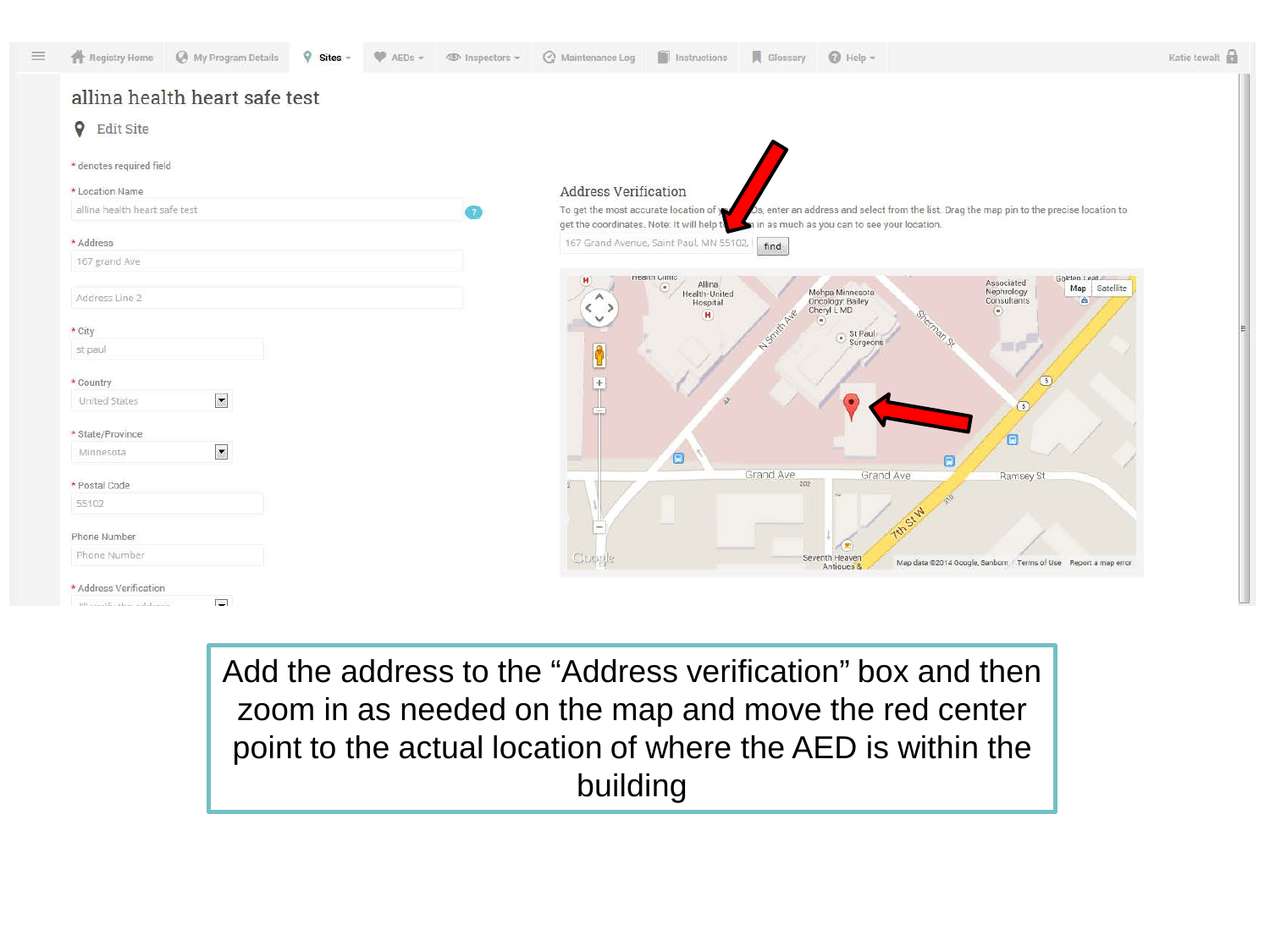| <b>B</b> Sign in | 1. Register |
|------------------|-------------|
|------------------|-------------|

# **Minnesota AED Registry**

**About Contact Us** Home **Support** 

| Program Details                                     | Program Sites | Site AEDs | ל]ו<br>Finish  |                                                                                                        |              |                                                                                                                                                                                                                                                                                                                                          |             |
|-----------------------------------------------------|---------------|-----------|----------------|--------------------------------------------------------------------------------------------------------|--------------|------------------------------------------------------------------------------------------------------------------------------------------------------------------------------------------------------------------------------------------------------------------------------------------------------------------------------------------|-------------|
|                                                     |               |           |                |                                                                                                        |              |                                                                                                                                                                                                                                                                                                                                          |             |
|                                                     |               |           |                | each AED found throughout each site (e.g. behind reception desk, on wall in employee lunchroom, etc.). |              | Please describe each general location where AEDs are found throughout your organization. The location names you enter on this page should be fairly basic (e.g.<br>Acme Cafe, Acme Corp 3rd Floor, Acme Corp Bldg C). Later on during the registration process, you will be asked to describe the precise physical placement location of |             |
| Location                                            |               |           | <b>Address</b> | City                                                                                                   | <b>State</b> | <b>Individuals Trained</b>                                                                                                                                                                                                                                                                                                               |             |
| allina health heart safe test                       |               |           | 167 grand Ave  | st paul                                                                                                | MN           | o                                                                                                                                                                                                                                                                                                                                        | edit delete |
| <b>Add New Location</b><br>* denotes required field |               |           |                |                                                                                                        |              |                                                                                                                                                                                                                                                                                                                                          | Continue    |

| <b>QUICK LINKS</b>                        | <b>ABOUT</b>                                                                                                     |
|-------------------------------------------|------------------------------------------------------------------------------------------------------------------|
| Home                                      | Registering your AEDs can help save lives in your community by letting participating emergency response agencies |
| About                                     | know where your AEDs are located so they can be found and used quickly when needed.                              |
| <b>Contact Us</b>                         |                                                                                                                  |
| <b>Registry Support</b>                   |                                                                                                                  |
| @ 2014 - Atrus, Inc - All Rights Reserved |                                                                                                                  |

Now click "Continue" to add additional information or "Add New Location" if you have another street address to add.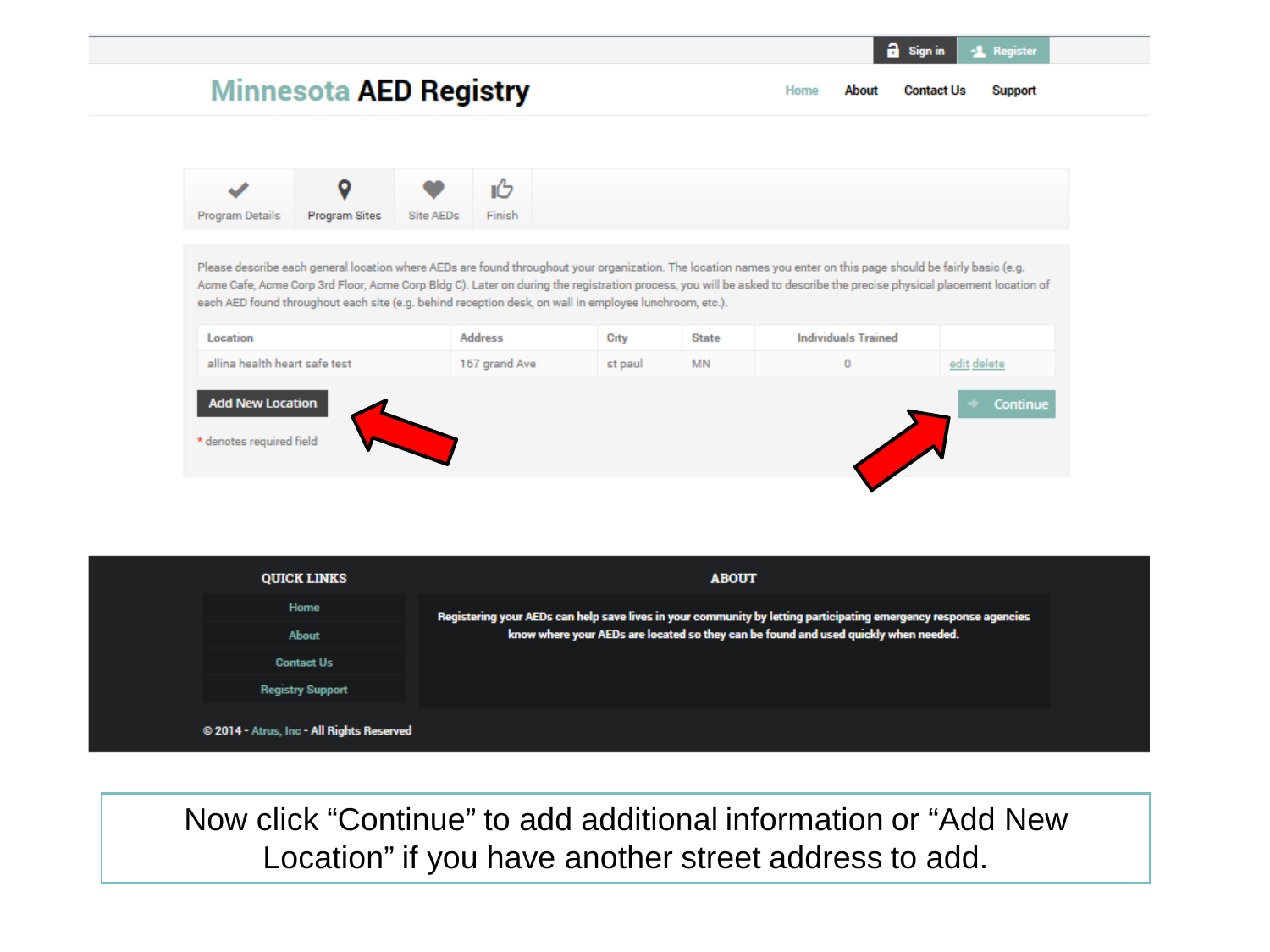|                                                |                                              |                      |              |                                                                                                                                                                                                         |                |              | a Sign in         | <b>L</b> Register |
|------------------------------------------------|----------------------------------------------|----------------------|--------------|---------------------------------------------------------------------------------------------------------------------------------------------------------------------------------------------------------|----------------|--------------|-------------------|-------------------|
|                                                | <b>Minnesota AED Registry</b>                |                      |              |                                                                                                                                                                                                         | Home           | <b>About</b> | <b>Contact Us</b> | <b>Support</b>    |
|                                                |                                              |                      |              |                                                                                                                                                                                                         |                |              |                   |                   |
| م<br><b>Program Details</b>                    | $\bullet$<br><b>Program Sites</b>            | <b>Site AEDs</b>     | ıС<br>Finish |                                                                                                                                                                                                         |                |              |                   |                   |
| Add Your AEDs                                  |                                              |                      |              |                                                                                                                                                                                                         |                |              |                   |                   |
|                                                |                                              |                      |              |                                                                                                                                                                                                         |                |              |                   |                   |
| Location                                       |                                              | <b>Serial Number</b> |              |                                                                                                                                                                                                         | <b>Address</b> |              | City              |                   |
| <b>Add New AED</b><br>* denotes required field |                                              |                      |              |                                                                                                                                                                                                         |                |              |                   | Continue          |
|                                                |                                              |                      |              |                                                                                                                                                                                                         |                |              |                   |                   |
|                                                |                                              |                      |              |                                                                                                                                                                                                         |                |              |                   |                   |
|                                                |                                              |                      |              |                                                                                                                                                                                                         |                |              |                   |                   |
|                                                | <b>QUICK LINKS</b>                           |                      |              |                                                                                                                                                                                                         | <b>ABOUT</b>   |              |                   |                   |
|                                                |                                              |                      |              |                                                                                                                                                                                                         |                |              |                   |                   |
|                                                | Home                                         |                      |              |                                                                                                                                                                                                         |                |              |                   |                   |
|                                                | <b>About</b>                                 |                      |              | Registering your AEDs can help save lives in your community by letting participating emergency response agencies<br>know where your AEDs are located so they can be found and used quickly when needed. |                |              |                   |                   |
|                                                | <b>Contact Us</b><br><b>Registry Support</b> |                      |              |                                                                                                                                                                                                         |                |              |                   |                   |

You will now need to enter the information about your AED(s). You will need to know the following information

- 1) The manufacturer
- 2) The model/type
- 3) The serial number
- 4) The current battery and electrode expiration dates
- 5) A description of where the AED is placed at the site
- 6) The availability of your AED(s) if it will be made publicly available

## **Something to think about**:

By making your AED **"public"**, you will be enhancing your community's ability to respond to a victim of Sudden Cardiac Arrest. Time is the most critical variable in cardiac arrest survival. You, or your company, have recognized that by purchasing the AED.

If your community subscribes to the AED Link™ system and a cardiac arrest occurs within 1,200 feet of your location, the 9-1-1 operator will be able to identify your location and direct someone to ask you, or a designee, to bring the AED to help save a life.

If your community subscribes to the AED Link™ system and you designate your AED **"private"**, your AED will not be summoned by 9-1-1 in the event there is a cardiac arrest anywhere but at your location.

If you have any questions about your AED please contact Allina Health Heart Safe at 651-241-4470 or heartsafe@allina.com We would be happy top meet with you to make sure you have all the information you need to registry your AED(s)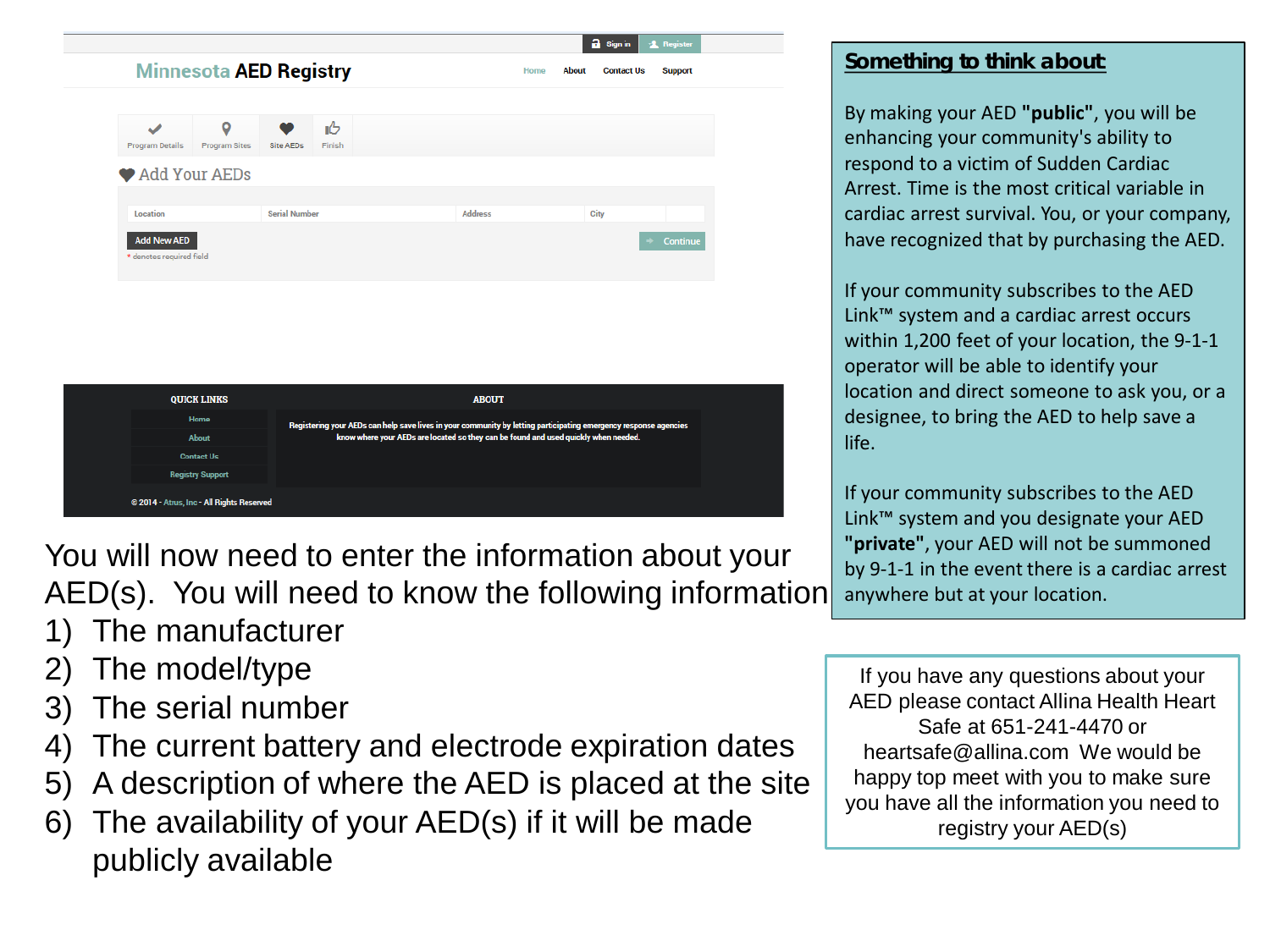|                                 |                               |            |                                                                                     |                        | a Sign in         | <b>1</b> Register |             |
|---------------------------------|-------------------------------|------------|-------------------------------------------------------------------------------------|------------------------|-------------------|-------------------|-------------|
|                                 | <b>Minnesota AED Registry</b> |            |                                                                                     | <b>About</b><br>Home   | <b>Contact Us</b> | <b>Support</b>    |             |
| * AED Type/Model                |                               |            | * Placement Details (?)                                                             |                        |                   |                   |             |
| Powerheart AED G3 Fully Autor   |                               |            | test test                                                                           |                        |                   |                   | Add the in  |
| * Serial Number                 |                               |            |                                                                                     |                        |                   |                   |             |
| 12340                           | Available                     |            |                                                                                     |                        |                   |                   |             |
| Asset/Tag Number                |                               |            |                                                                                     |                        |                   |                   |             |
|                                 | $\overline{?}$                |            | Select this checkbox if the AED is stored in a vehicle or some other mobile<br>unit |                        |                   |                   |             |
|                                 |                               |            |                                                                                     |                        |                   |                   |             |
| Install Date (mm/dd/yyyy)       |                               |            | * Site Description                                                                  |                        |                   |                   |             |
|                                 |                               |            |                                                                                     | $\blacksquare$         |                   |                   | Will the    |
|                                 |                               |            | * Site Type                                                                         |                        |                   |                   | Private     |
|                                 |                               |            |                                                                                     | $\blacksquare$         |                   |                   | choose th   |
|                                 |                               |            |                                                                                     |                        |                   |                   | site will b |
| <b>Battery Information</b>      |                               |            | <b>Electrode Information</b>                                                        |                        |                   |                   |             |
| <b>Add New Battery</b>          |                               |            | <b>Add New Electrode</b>                                                            |                        |                   |                   |             |
| If red, denotes expired battery |                               |            | If red, denotes expired electrode                                                   |                        |                   |                   |             |
| <b>Battery Model</b>            | <b>Expiration Date</b>        | Installed? | <b>Electrode Model</b>                                                              | <b>Expiration Date</b> |                   | Installed?        | If your AED |

### **■** Availability

By making your AED "public", you will be enhancing your community's ability to respond to a victim of Sudden Cardiac Arrest. Time is the most critical variable in cardiac arrest survival. You, or your company, have recognized that by purchasing the AED.

If your community subscribes to the AED Link™ system and a cardiac arrest occurs within 1,200 feet of your location, the 9-1-1 operator will be able to identify your location and direct someone to ask you, or a designee, to bring the AED to help save a life.

If your community subscribes to the AED Link™ system and you designate your AED "private", your AED will not be summoned by 9-1-1 in the event there is a cardiac arrest anywhere but at your location.

#### This AED is:

- . Public: Available to be used both at this site and at nearby offsite locations
- <sup>6</sup> Private: Available to be used at this site only

#### Schedule Type

- @ Available 24 x 7
- *i***nt** Simple Schedule
- **6 Fully Customizable Schedule**

### Responders

### **Add Responder**

|  |  | Edit First Name Last Name Phone Voice Phone Text Notification Type CPR Exp. Date AED Exp. Date Certifying Org. Notes Delete |  |  |  |
|--|--|-----------------------------------------------------------------------------------------------------------------------------|--|--|--|
|  |  |                                                                                                                             |  |  |  |

## formation required

e AED be Public or ? If it is public then he schedule that your be open and the AED available

is publicly available then please add the responder(s).

This person would receive a text message or voice call asking them to bring the AED to cardiac emergency within 1200 feet of the AED.

The prompt will ask you if you are able to respond allowing you to answer yes or no. This person does not have to be available at all time you list your AED as being available, some sites use this feature as just a notification that an AED was used at their site so that they can begin any processes needed after the event.

You can add as many responders per each AED as you would like.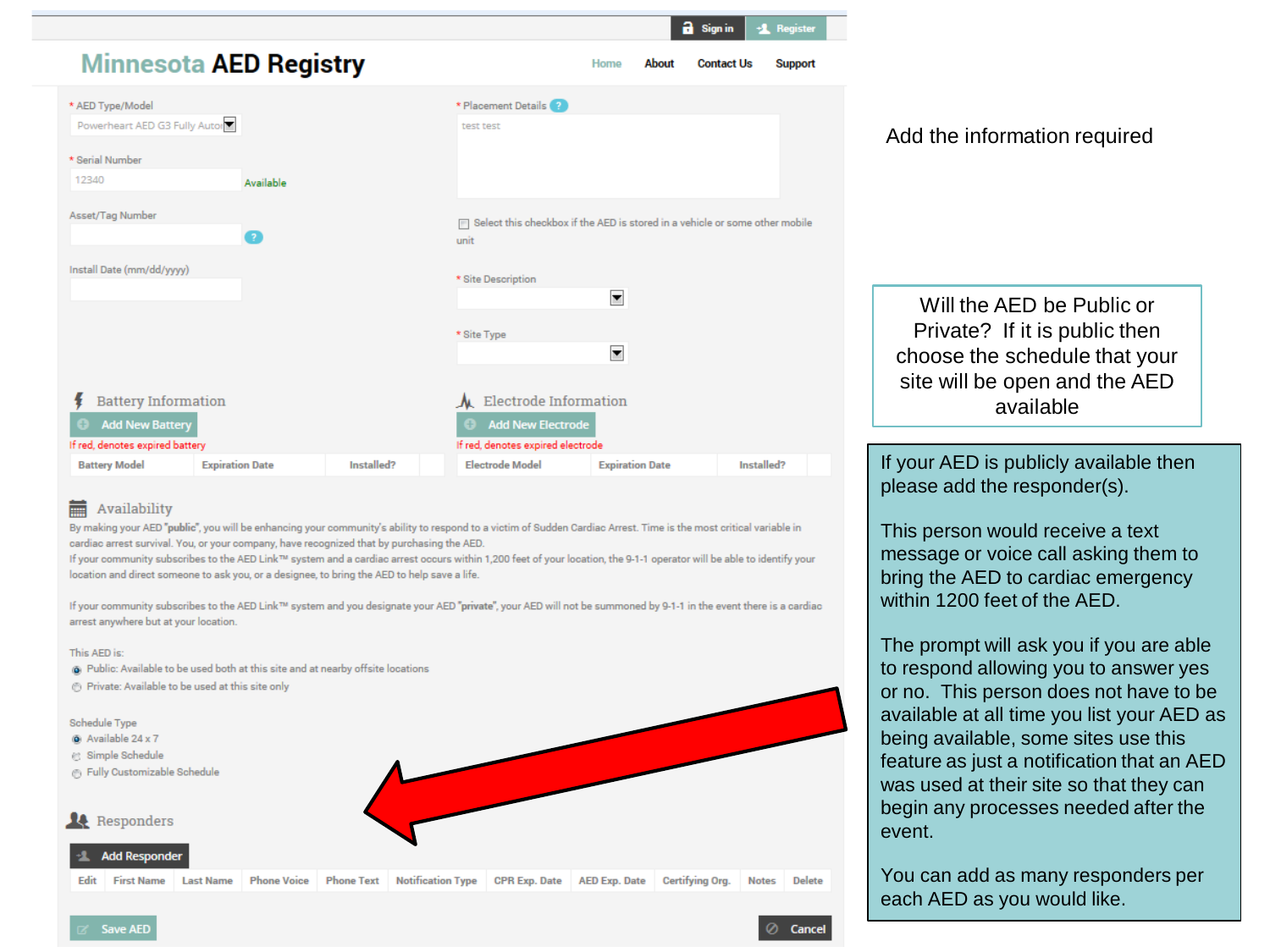

Now you can add an additional AEDs or continue to finish your registration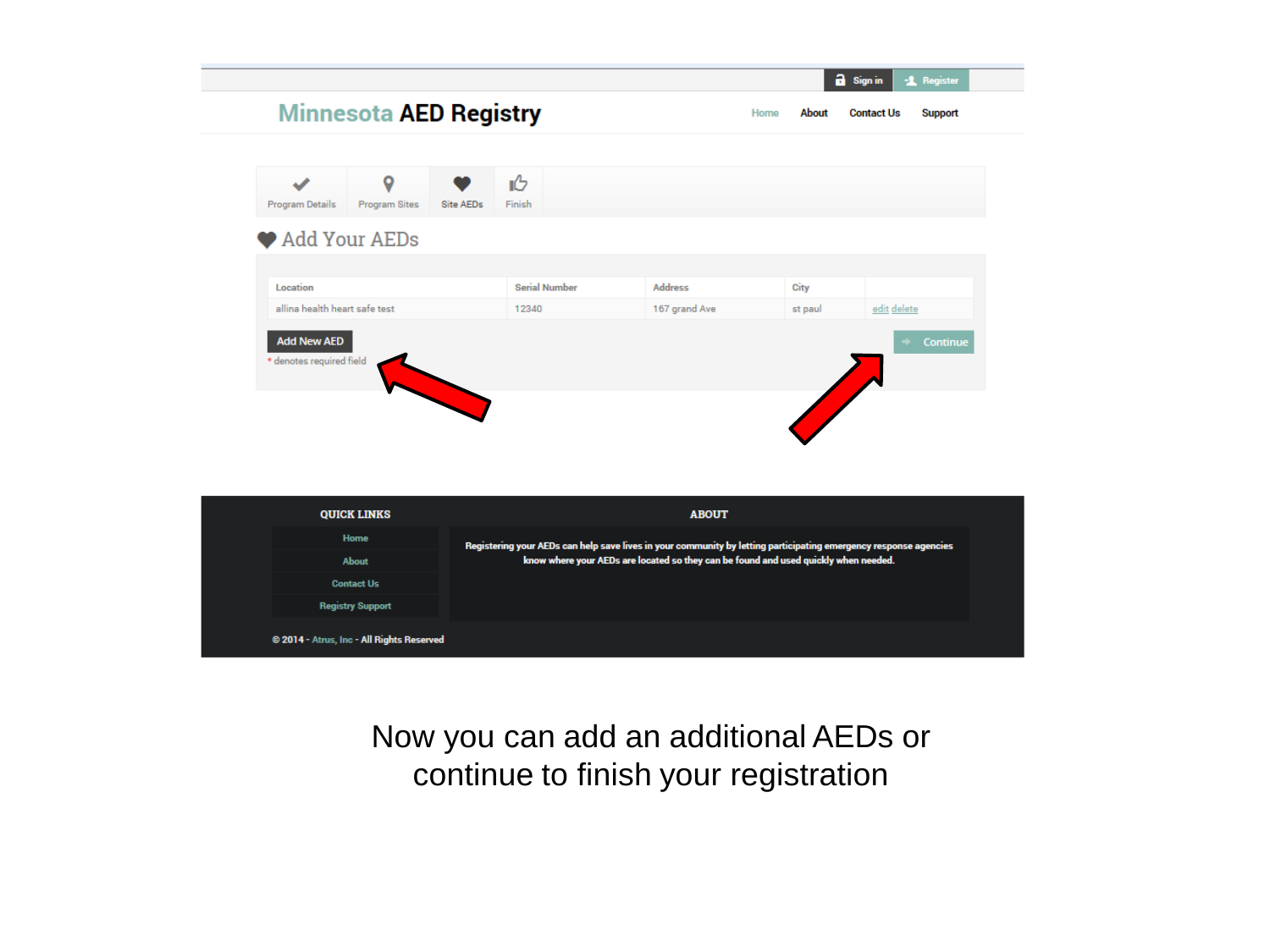## **Minnesota AED Registry**

About **Contact Us Support** 

a.

## **9** Thank You! Check your mailbox.

Your registration is complete, however, we need you to verify your account. Please check your inbox for a confirmation email with a link to log back in.

In order for our emails to arrive, please make sure any spam filters or firewalls clear emails from nationalaedregistry.com.

Make sure to check your inbox and spam folder for the conformation email that is being sent, click on the link embedded in the email to finish your registration

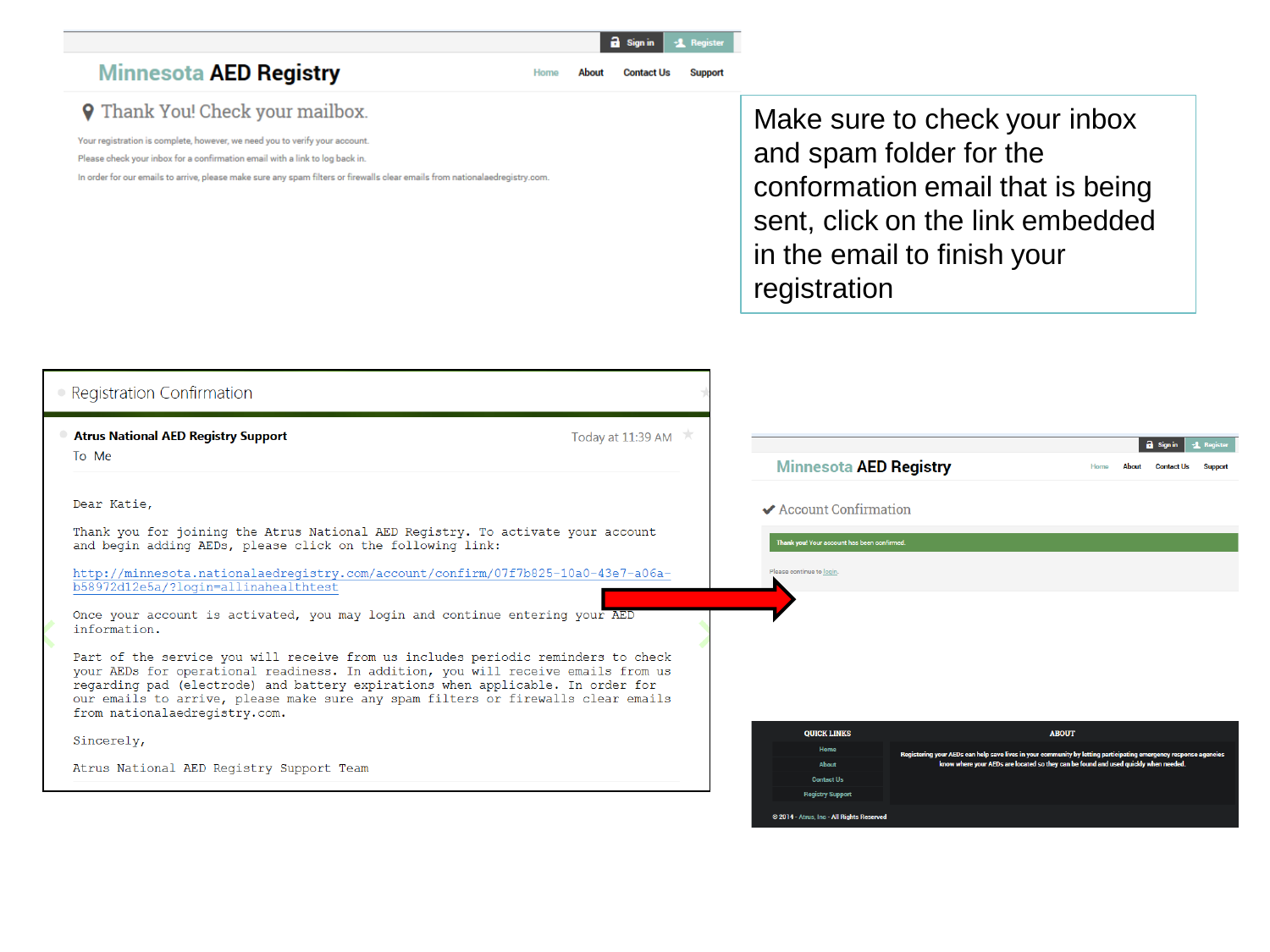

The first time you log into your account you will see this pop up screen explaining that you can now add an inspector to the AEDs that you registered. This inspector would be the person who performs the suggested monthly check of the AED, you can add as many inspectors as you would like.

Each inspector will create their own unique log in and will only have reminders and access for the AED(s) you assign them

Click on the add inspectors link to do this now, if you will be the only inspector then click the close button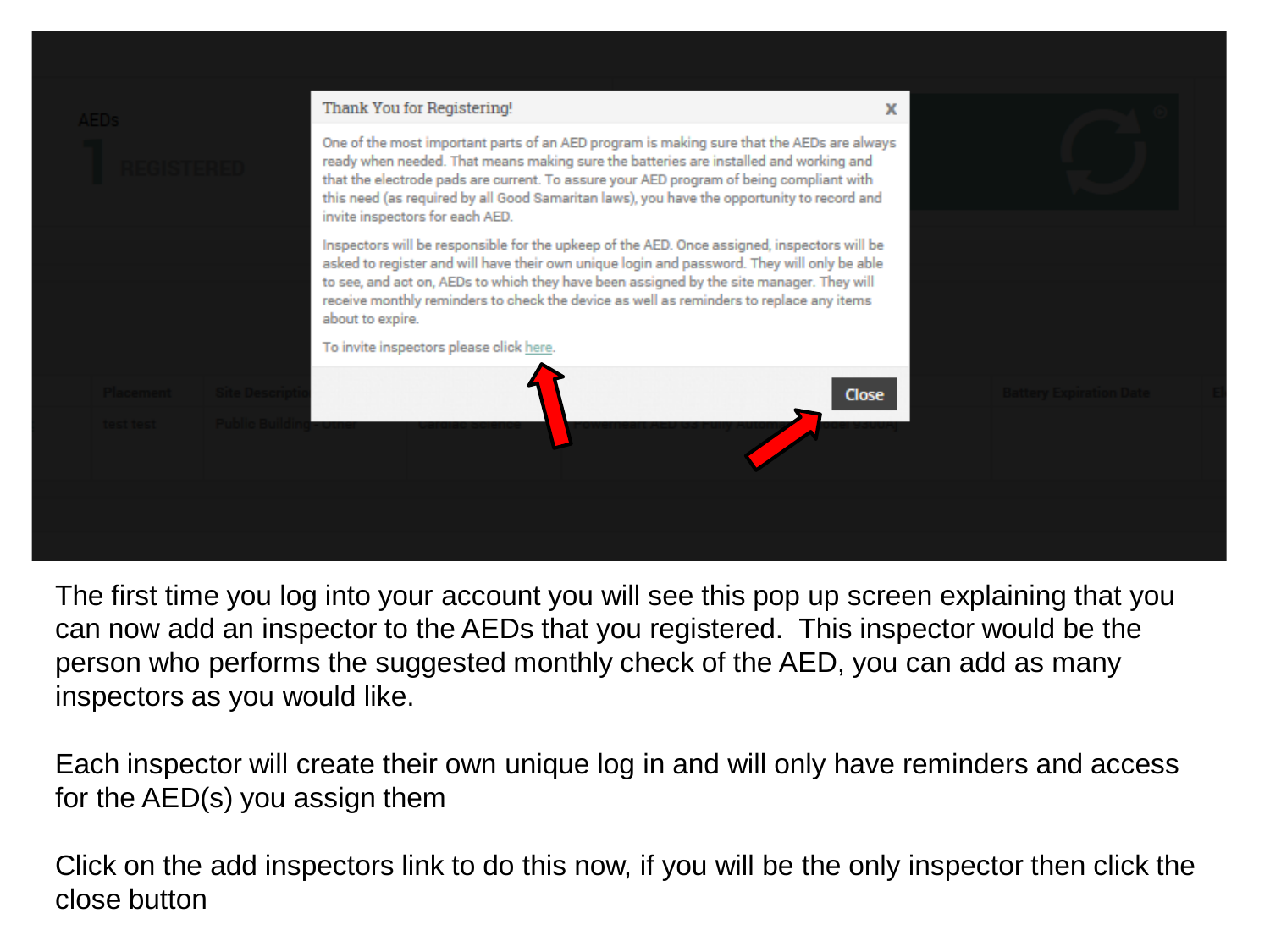## When adding an inspector you will need their name and email address.

Note at the bottom of the screen you can choice which AED(s) they will be an inspector for

If you do not add an inspector now, don't worry you can always add one in the future

| allina health heart safe test<br>Invite New AED Inspector<br>* denotes required field<br>Complete the form below to invite an AED Inspector to be part of your AED response program. Invited AED Inspectors will receive an email with a special link to the AED Registry registration site. As part of the registratio<br>you have assigned to them, and either accept the assignment at that point or contact you with any questions or concerns. After they register, you will be able to view their profile from the "View all AED Inspectors" page.<br>* Email Address<br>i.e. person@company.com<br>* First Name<br>John<br>* Last Name<br>Doe<br>* Message (modify to your satisfaction):<br>You are formally invited to join the National AED Registry as an<br>AED Inspector for our site.<br>* Select at least one AED you would like this inspector to monitor:<br>Location<br>Inspector?<br>Placement<br>allina health heart safe test<br>No<br>$\Box$<br>test test<br><b>Send Invitation</b><br>Cancel | <b>Registry Home</b> | My Program Details | $\sqrt{8}$ Sites $\sim$ $\sqrt{8}$ AEDs $\sim$ | Inspectors - | ⊙ Maintenance Log   Instructions   Glossary ● Help + |  | Katie tewalt |
|---------------------------------------------------------------------------------------------------------------------------------------------------------------------------------------------------------------------------------------------------------------------------------------------------------------------------------------------------------------------------------------------------------------------------------------------------------------------------------------------------------------------------------------------------------------------------------------------------------------------------------------------------------------------------------------------------------------------------------------------------------------------------------------------------------------------------------------------------------------------------------------------------------------------------------------------------------------------------------------------------------------------|----------------------|--------------------|------------------------------------------------|--------------|------------------------------------------------------|--|--------------|
|                                                                                                                                                                                                                                                                                                                                                                                                                                                                                                                                                                                                                                                                                                                                                                                                                                                                                                                                                                                                                     |                      |                    |                                                |              |                                                      |  |              |
|                                                                                                                                                                                                                                                                                                                                                                                                                                                                                                                                                                                                                                                                                                                                                                                                                                                                                                                                                                                                                     |                      |                    |                                                |              |                                                      |  |              |
|                                                                                                                                                                                                                                                                                                                                                                                                                                                                                                                                                                                                                                                                                                                                                                                                                                                                                                                                                                                                                     |                      |                    |                                                |              |                                                      |  |              |
|                                                                                                                                                                                                                                                                                                                                                                                                                                                                                                                                                                                                                                                                                                                                                                                                                                                                                                                                                                                                                     |                      |                    |                                                |              |                                                      |  |              |
|                                                                                                                                                                                                                                                                                                                                                                                                                                                                                                                                                                                                                                                                                                                                                                                                                                                                                                                                                                                                                     |                      |                    |                                                |              |                                                      |  |              |
|                                                                                                                                                                                                                                                                                                                                                                                                                                                                                                                                                                                                                                                                                                                                                                                                                                                                                                                                                                                                                     |                      |                    |                                                |              |                                                      |  |              |
|                                                                                                                                                                                                                                                                                                                                                                                                                                                                                                                                                                                                                                                                                                                                                                                                                                                                                                                                                                                                                     |                      |                    |                                                |              |                                                      |  |              |
|                                                                                                                                                                                                                                                                                                                                                                                                                                                                                                                                                                                                                                                                                                                                                                                                                                                                                                                                                                                                                     |                      |                    |                                                |              |                                                      |  |              |
|                                                                                                                                                                                                                                                                                                                                                                                                                                                                                                                                                                                                                                                                                                                                                                                                                                                                                                                                                                                                                     |                      |                    |                                                |              |                                                      |  |              |
|                                                                                                                                                                                                                                                                                                                                                                                                                                                                                                                                                                                                                                                                                                                                                                                                                                                                                                                                                                                                                     |                      |                    |                                                |              |                                                      |  |              |
|                                                                                                                                                                                                                                                                                                                                                                                                                                                                                                                                                                                                                                                                                                                                                                                                                                                                                                                                                                                                                     |                      |                    |                                                |              |                                                      |  |              |
|                                                                                                                                                                                                                                                                                                                                                                                                                                                                                                                                                                                                                                                                                                                                                                                                                                                                                                                                                                                                                     |                      |                    |                                                |              |                                                      |  |              |
|                                                                                                                                                                                                                                                                                                                                                                                                                                                                                                                                                                                                                                                                                                                                                                                                                                                                                                                                                                                                                     |                      |                    |                                                |              |                                                      |  |              |
|                                                                                                                                                                                                                                                                                                                                                                                                                                                                                                                                                                                                                                                                                                                                                                                                                                                                                                                                                                                                                     |                      |                    |                                                |              |                                                      |  |              |
|                                                                                                                                                                                                                                                                                                                                                                                                                                                                                                                                                                                                                                                                                                                                                                                                                                                                                                                                                                                                                     |                      |                    |                                                |              |                                                      |  |              |
|                                                                                                                                                                                                                                                                                                                                                                                                                                                                                                                                                                                                                                                                                                                                                                                                                                                                                                                                                                                                                     |                      |                    |                                                |              |                                                      |  |              |
|                                                                                                                                                                                                                                                                                                                                                                                                                                                                                                                                                                                                                                                                                                                                                                                                                                                                                                                                                                                                                     |                      |                    |                                                |              |                                                      |  |              |
|                                                                                                                                                                                                                                                                                                                                                                                                                                                                                                                                                                                                                                                                                                                                                                                                                                                                                                                                                                                                                     |                      |                    |                                                |              |                                                      |  |              |
|                                                                                                                                                                                                                                                                                                                                                                                                                                                                                                                                                                                                                                                                                                                                                                                                                                                                                                                                                                                                                     |                      |                    |                                                |              |                                                      |  |              |
|                                                                                                                                                                                                                                                                                                                                                                                                                                                                                                                                                                                                                                                                                                                                                                                                                                                                                                                                                                                                                     |                      |                    |                                                |              |                                                      |  |              |
|                                                                                                                                                                                                                                                                                                                                                                                                                                                                                                                                                                                                                                                                                                                                                                                                                                                                                                                                                                                                                     |                      |                    |                                                |              |                                                      |  |              |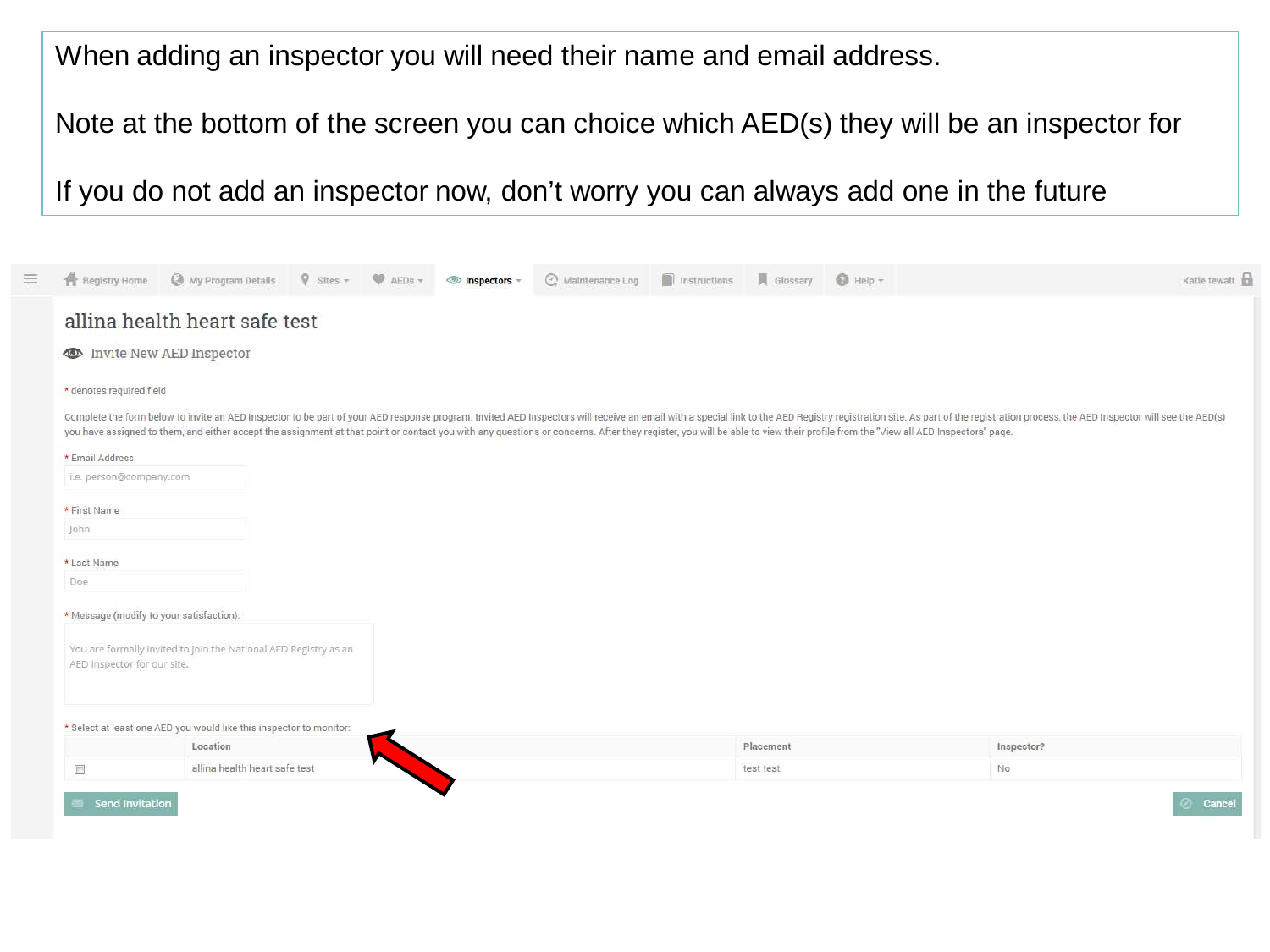|            |                         |                | allina health heart safe test |                           |                            |                    |                                                    |                                   |                                            |                                |                     |
|------------|-------------------------|----------------|-------------------------------|---------------------------|----------------------------|--------------------|----------------------------------------------------|-----------------------------------|--------------------------------------------|--------------------------------|---------------------|
|            | Readiness Score<br>100% |                |                               | AEDs<br><b>REGISTERED</b> |                            | $^{\circ}$         | <b>Review Maintenance Issues</b><br>J              |                                   | <b>Total Responders</b>                    |                                |                     |
| E AED List | <b>View Map</b>         |                |                               |                           |                            |                    |                                                    |                                   |                                            |                                |                     |
|            | My AED's                |                |                               |                           |                            |                    |                                                    |                                   |                                            |                                |                     |
|            | <b>Add New AED</b>      |                |                               |                           |                            |                    |                                                    |                                   |                                            |                                |                     |
|            | Serial<br>Number        | Asset Tag<br># | Site                          | Placement                 | <b>Site Description</b>    | Manufacturer       | Model                                              | <b>Battery Expiration</b><br>Date | <b>Electrode Expiration</b><br><b>Date</b> | Total<br>Inspectors            | Total<br>Responders |
| Edit       |                         |                | allina health heart safe test | test test                 | Public Building -<br>Other | Cardiac<br>Science | Powerheart AED G3 Fully Automatic<br>[Model 9300A] |                                   |                                            | $\triangle$ 0<br>add inspector |                     |

You have now completed your Registration and this will be your home page

As you can see across the top is your dash board that will give you a readiness score, tell you how many AEDs are currently register and if there are any maintenance issue and let you know how many responder have registered.

You can also see the information for each of your AEDs

If you need to add an additional AED at any time click on the "Add New AED" link, if you need to add an new location click on the "Sites" tab on the top of the screen